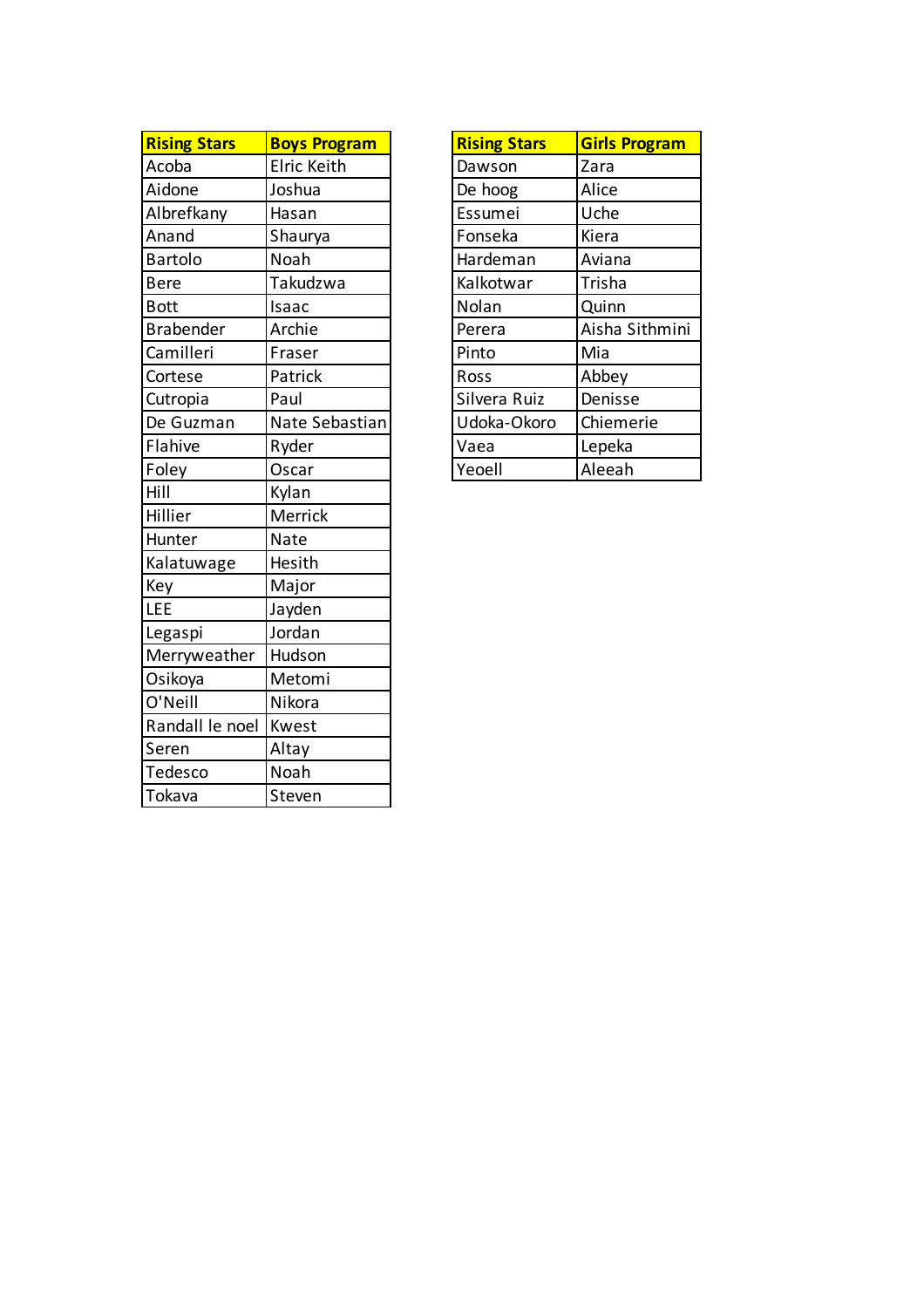| <b>U12 Boys</b>      | <b>1st Team</b> | Abeil          | Ragge         |
|----------------------|-----------------|----------------|---------------|
| Yak                  | Deng            | Helliger       | Thomas        |
| Tran                 | Mason           | Costea         | David         |
| Derder               | Makur           | <b>Bakinen</b> | Roshaun       |
| Wheelahan            | Harvey          | Wiggins        | <b>Baelin</b> |
| Spiteri              | Jackson         | Murphy         | Declan        |
| O'Brien              | Harry           | Deng           | Dengalich     |
| McDonald             | Joshua          | Naresh         | Raziel        |
| Nuque-Bautista Diego |                 | Forsyth        | Tylar         |
| Hillier              | <b>Boston</b>   |                |               |
|                      |                 |                |               |

| U12 Boys      | <b>2nd Team</b> | Nanat          | <b>Isaiah Lucas</b> |
|---------------|-----------------|----------------|---------------------|
| Acciarito     | Lachlan         | Leuga          | Coltrane            |
| Tangaroa      | Eli             | Makour         | Andrew              |
| Driver        | <b>Travis</b>   | Ardizzon       | Harry               |
| Allen         | Rhys            | Kuridu         | Tyrese              |
| Rowbottom     | Zac             | Harben         | Jesse               |
| <b>Braham</b> | Chase           | Yeoell         | Chase               |
| Mernone       | Elias           | <b>Butcher</b> | Lachlan             |
| <b>Bryant</b> | Cale            | Betham         | Ryder               |
| Hollingsworth | Oliver          | Reed           | Dallas              |
| archibald     | cooper          |                |                     |

| U12 Boys  | <b>3rd Team</b> | Hyett   | Ethan        |
|-----------|-----------------|---------|--------------|
| Nicolas   | Jalen           | Steding | Oliver       |
| Marchant  | Tayte           | Pisano  | Jack         |
| Eaton     | Tayte           | Jolley  | Nash         |
| Fogarty   | Michael         | Nair    | Siddharth    |
| MacDonald | Luca            | Saad    | Lincoln      |
| Cortese   | Aiden           | O'Neill | Kahu         |
| Cutler    | Rex             | Hodges  | Cooper       |
| Spera     | Cristian        | Noi     | Marial lueth |
| Ross      | Jaxon           | Ugiagbe | Daniel       |
| Tokava    | Tyson           |         |              |

| U12 Boys   | <b>4th Team</b> | Walsh          | Gabriel |
|------------|-----------------|----------------|---------|
| Ahipene    | Harlem          | Dawson         | Jett    |
| Sidhu      | Agam            | Slattery       | Nate    |
| Hunter     | Ethan           | <b>Brunato</b> | Nate    |
| Ferre      | Jacob           | Galvin         | Cole    |
| Despotovic | Riley           | Mahadeo        | Leon    |
| Phelan     | Joel            | Koroneos       | Lewis   |
| Pearson    | Jack            | Golmayer       | Charlie |
| Grady      | Jack            | Micallef       | Ryder   |
| Valdez     | Javier          | <b>Berisha</b> | Erdrin  |

| <b>U14 Boys</b> | <b>1st Team</b> |
|-----------------|-----------------|
| Karacsonyi      | Dion            |
| Abeil           | Ragge           |
| Helliger        | Thomas          |
| Costea          | David           |
| <b>Bakinen</b>  | Roshaun         |
| Wiggins         | <b>Baelin</b>   |
| Murphy          | Declan          |
| Deng            | Dengalich       |
| Naresh          | Raziel          |
| Forsyth         | Tylar           |

| <b>U14 Boys</b> | <b>2nd Team</b> |
|-----------------|-----------------|
| Nanat           | Isaiah Lucas    |
| Leuga           | Coltrane        |
| Makour          | Andrew          |
| Ardizzon        | Harry           |
| Kuridu          | <b>Tyrese</b>   |
| Harben          | Jesse           |
| Yeoell          | Chase           |
| <b>Butcher</b>  | Lachlan         |
| <b>Betham</b>   | Ryder           |
| Reed            | <b>Dallas</b>   |

| <b>U14 Boys</b> | <b>3rd Team</b> |
|-----------------|-----------------|
| Hyett           | Ethan           |
| Steding         | Oliver          |
| Pisano          | Jack            |
| Jolley          | Nash            |
| Nair            | Siddharth       |
| Saad            | Lincoln         |
| O'Neill         | Kahu            |
| Hodges          | Cooper          |
| Noi             | Marial lueth    |
| Ugiagbe         | Daniel          |

| U14 Boys       | <b>4th Team</b> |
|----------------|-----------------|
| Walsh          | Gabriel         |
| Dawson         | Jett            |
| Slattery       | Nate            |
| <b>Brunato</b> | Nate            |
| Galvin         | Cole            |
| Mahadeo        | Leon            |
| Koroneos       | Lewis           |
| Golmayer       | Charlie         |
| Micallef       | Ryder           |
| <b>Berisha</b> | Erdrin          |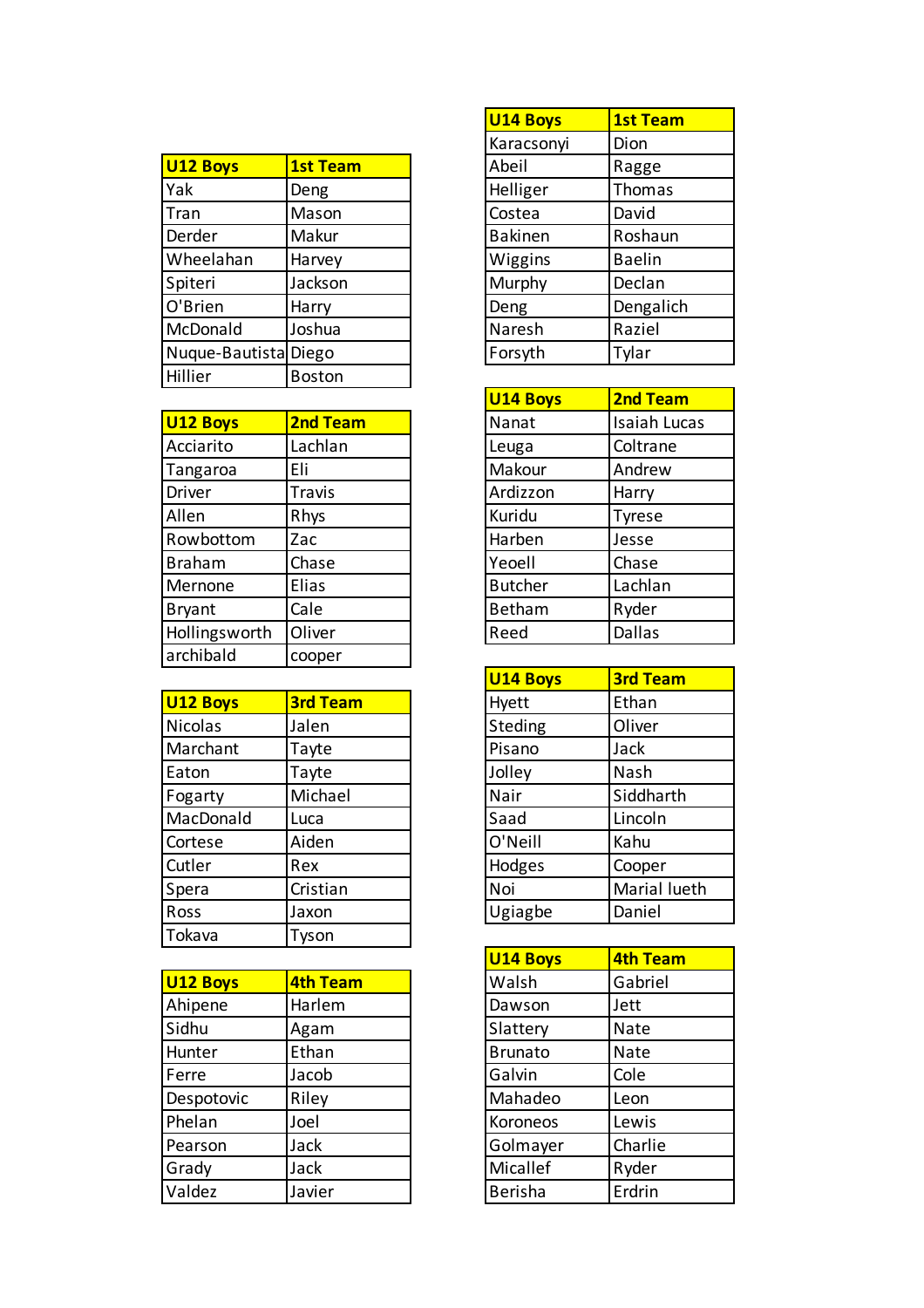| U <sub>16</sub> Boys | <b>1st Team</b> | <b>U18 Boys</b> | <b>1st Team</b> |
|----------------------|-----------------|-----------------|-----------------|
| Karczemski           | Zac             | Shahin          | Sherif          |
| Salter               | <b>Brodie</b>   | Etiennette      | William         |
| Yak                  | Dau             | Farrar          | Matthew         |
| De Domenico          | Joshua          | Riak            | Mayar           |
| Pritchard            | Jacob           | Hargrave        | Nathan          |
| Rowbottom            | Harry           | Afoa            | David           |
| <b>Bens</b>          | Lachlan         | <b>Burston</b>  | Zack            |
| Akhuar               | Roor            | <b>Bellin</b>   | Levi            |
| Hilton               | Kade            | Lyons           | Devean          |
| Keating              | James           | Morrow          | Xari            |

| U <sub>16</sub> Boys | <b>2nd Team</b> | <b>U18 Boys</b> | <b>2nd Team</b> |
|----------------------|-----------------|-----------------|-----------------|
| Jongkuch             | <b>Machok</b>   | Salmons         | Hunter          |
| Abur                 | Moses           | Jones           | <b>Brock</b>    |
| Caruana              | Lachlan         | Cruz            | Steven Joshua   |
| Camilleri            | Nash            | Machot          | Riel            |
| <b>Higgins</b>       | Jack            | Maiwen          | Ajak            |
| Munton               | Joshua          | <b>Bens</b>     | Thomas          |
| Smith                | Spencer         | Mohamed         | Zaki            |
| <b>Bourke</b>        | Hudson          | <b>Bakri</b>    | Mazin           |
| Toseland             | Zane            | Chukwuemeka     | Chinemelu       |
| Maluach              | Dhelbeny        | Faaui           | Pili Patrick    |

| <b>U16 Boys</b> | <b>3rd Team</b> | <b>U18 Boys</b> | <b>3rd Team</b> |
|-----------------|-----------------|-----------------|-----------------|
| Murphy          | Koby            | Henkel          | Thomas          |
| Coleman         | Will            | Pigott          | Harrison        |
| <b>Berhane</b>  | Yonathan        | D'Souza         | Ethan           |
| Landicho        | Gavin Cedrick   | Guilliamse      | Will            |
| Reed            | Oliver          | Dadhwal         | Julian          |
| <b>Morris</b>   | Harrison        | Murnane         | <b>Brady</b>    |
| Luca            | Rhylee          | Matejin         | Lukan           |
| Kuany           | Thiep           | Moses           | Ayub            |
| Tito            | Nhail           | Achampong       | Eddy            |

| U <sub>16</sub> Boys | <b>4th Team</b> | <b>U18 Boys</b> | <b>4th Team</b> |
|----------------------|-----------------|-----------------|-----------------|
| Yeanay               | Melky           | Wijaya          | Joshua          |
| John                 | Riak            | Khan            | Wasee           |
| Hadzic               | Anthony         | Porter          | Cohen           |
| zirobwa              | jordan          | Miller          | Ayden           |
| Walsh                | <b>Atticus</b>  | Hossen          | Omar            |
| Hillier              | Harley          | <b>Kirk</b>     | Levi            |
| <b>Duke</b>          | Cooper          | Bown            | Kobe            |
| Naresh               | Messiah         | Ugrcic          | Relja           |
| Manansala            | Hans            | Kocet           | Eli             |

| <b>U18 Boys</b> | <b>1st Team</b> |
|-----------------|-----------------|
| Shahin          | Sherif          |
| Etiennette      | William         |
| Farrar          | Matthew         |
| Riak            | Mayar           |
| Hargrave        | Nathan          |
| Afoa            | David           |
| <b>Burston</b>  | Zack            |
| <b>Bellin</b>   | Levi            |
| Lyons           | Devean          |
| Morrow          | Xari            |

| <b>U18 Boys</b> | <b>2nd Team</b> |
|-----------------|-----------------|
| Salmons         | Hunter          |
| Jones           | <b>Brock</b>    |
| Cruz            | Steven Joshua   |
| Machot          | Riel            |
| Maiwen          | Ajak            |
| Bens            | Thomas          |
| Mohamed         | Zaki            |
| <b>Bakri</b>    | Mazin           |
| Chukwuemeka     | Chinemelu       |
| Faaui           | Pili Patrick    |

| <b>U18 Boys</b> | <b>3rd Team</b> |
|-----------------|-----------------|
| Henkel          | Thomas          |
| Pigott          | Harrison        |
| D'Souza         | Ethan           |
| Guilliamse      | Will            |
| Dadhwal         | Julian          |
| Murnane         | <b>Brady</b>    |
| Matejin         | Lukan           |
| <b>Moses</b>    | Ayub            |
| Achampong       | Eddy            |

| <b>U18 Boys</b> | <b>4th Team</b> |
|-----------------|-----------------|
| Wijaya          | Joshua          |
| Khan            | Wasee           |
| Porter          | Cohen           |
| Miller          | Ayden           |
| Hossen          | Omar            |
| <b>Kirk</b>     | Levi            |
| Bown            | Kobe            |
| Ugrcic          | Relja           |
| Kocet           | Eli             |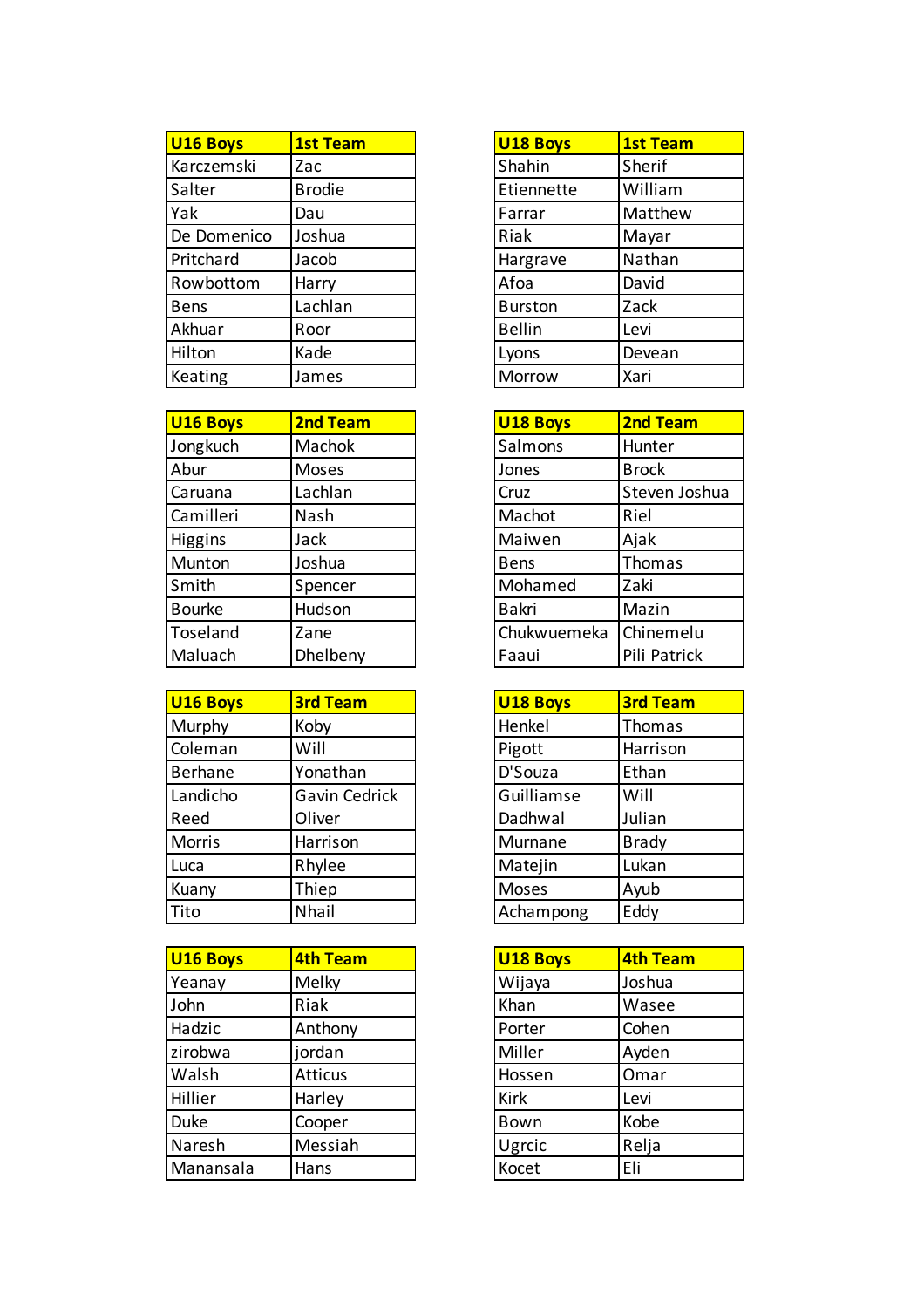| U <sub>12</sub> Girls | <b>1st Team</b> | U14 Girls     | <b>1st Team</b> |
|-----------------------|-----------------|---------------|-----------------|
| Hadgu                 | Abigail         | Tipping       | Sarah           |
| Samartzis             | Montana         | Pititto       | Paige           |
| Campbell              | Alexis          | <b>Burt</b>   | Coco            |
| Voigt                 | Zoe             | Walker        | Sienna          |
| <b>Myers</b>          | Georgie         | Ritchie       | Emelia          |
| Tokava                | Izabelle        | <b>Bryant</b> | Arden           |
| Woolley               | Victoria        | Samartzis     | Jordana         |
| Richardson            | Olivia          | Secoulidis    | Chloe           |
| Ogunleye              | Anjola          | Saxon-Jones   | Giselle         |
|                       |                 |               |                 |

| U12 Girls              | <b>2nd Team</b> |
|------------------------|-----------------|
| Rupesh                 | Kimayah         |
| Sinfield               | Dekota          |
| Winterhalter           | Sienna          |
| Osikoya                | Ini             |
| Mernone                | Kyrie           |
| De hoog                | Ellie           |
| Svetec                 | Violet          |
| Tachie-Menson Samuella |                 |
| Hamilton               | Lilly           |
|                        |                 |

| Hart             | Danielle        |
|------------------|-----------------|
|                  |                 |
| <b>U14 Girls</b> | <b>3rd Team</b> |
| Voigt            | Kya             |
| Houghton         | Mia             |
| Winterhalter     | Ella            |
| Clark            | Charlotte       |
| Pare             | Giorgia         |
| Croswell         | Lainey          |
| Manansala        | Kaitleigh       |
|                  |                 |

| <b>U14 Girls</b> | <b>1st Team</b> |
|------------------|-----------------|
| Tipping          | Sarah           |
| Pititto          | Paige           |
| Burt             | Coco            |
| Walker           | Sienna          |
| Ritchie          | Emelia          |
| <b>Bryant</b>    | Arden           |
| Samartzis        | Jordana         |
| Secoulidis       | Chloe           |
| Saxon-Jones      | Giselle         |
| Fononga          | Aleia           |

| U14 Girls       | 2nd Team |
|-----------------|----------|
| Youle           | Violet   |
| Tietze          | Mylah    |
| Jolley          | Radha    |
| Knight          | Ruby     |
| Farley          | Alyssa   |
| Jarosz          | Peyton   |
| Jarosz          | Phoenix  |
| Ganzon          | Melody   |
| <b>Tzavaras</b> | Lia      |
| Hart            | Danielle |

| <b>U14 Girls</b>          | <b>3rd Team</b> |
|---------------------------|-----------------|
| Voigt                     | Kya             |
| Houghton                  | Mia             |
| Winterhalter              | Ella            |
| Clark                     | Charlotte       |
| Pare                      | Giorgia         |
| Croswell                  | Lainey          |
| Manansala                 | Kaitleigh       |
| <b>Bere</b>               | Tanyaradzwa     |
| Scolaro                   | Grace           |
| <b>Stinton Estampador</b> | Tiana           |